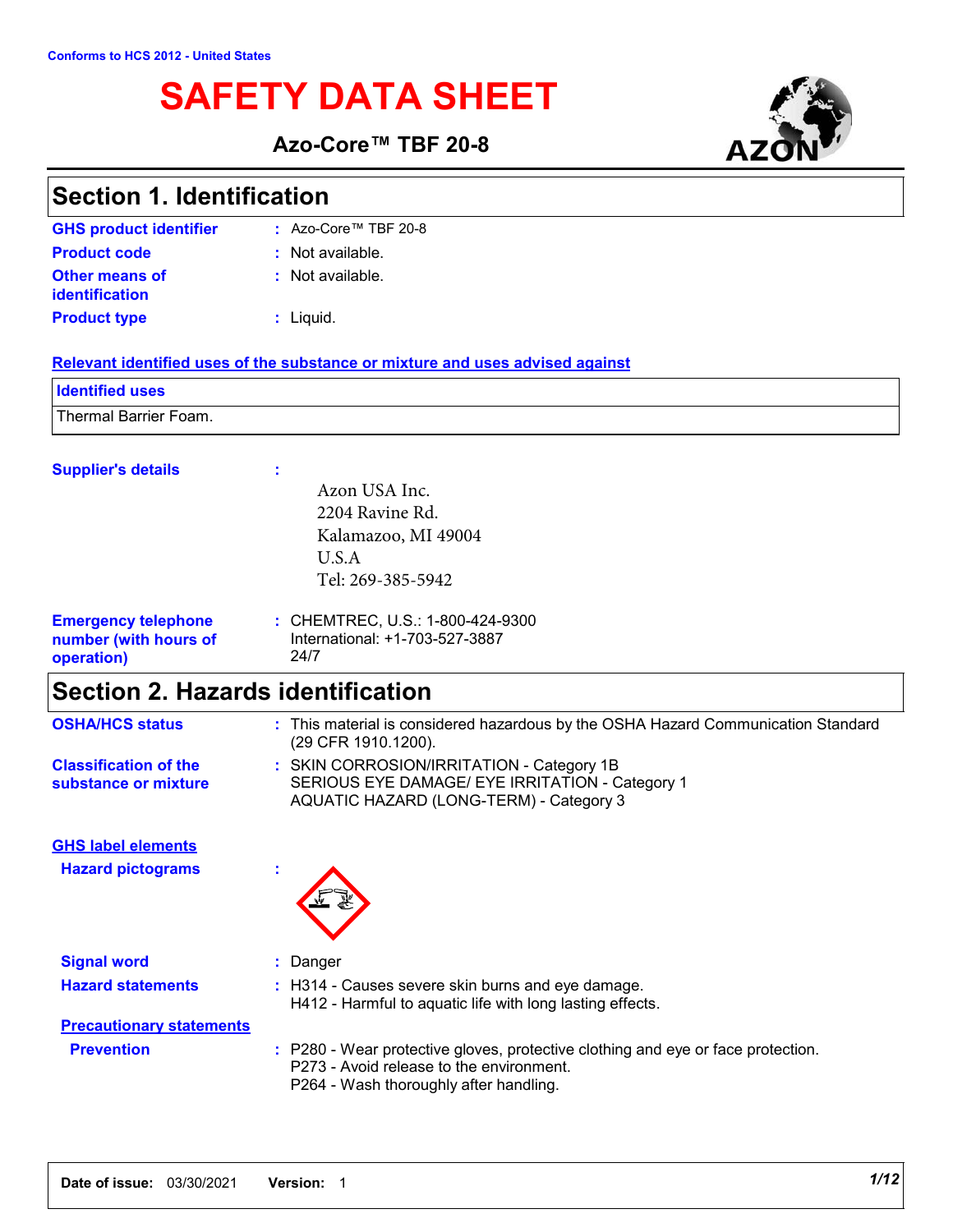

# **Section 2. Hazards identification**

| <b>Response</b>                            | : P304 + P340, P310 - IF INHALED: Remove person to fresh air and keep comfortable<br>for breathing. Immediately call a POISON CENTER or doctor.                                                               |
|--------------------------------------------|---------------------------------------------------------------------------------------------------------------------------------------------------------------------------------------------------------------|
|                                            | P301 + P310, P330, P331 - IF SWALLOWED: Immediately call a POISON CENTER or<br>doctor. Rinse mouth. Do NOT induce vomiting.                                                                                   |
|                                            | P303 + P361 + P353, P310 - IF ON SKIN (or hair): Take off immediately all                                                                                                                                     |
|                                            | contaminated clothing. Rinse skin with water. Immediately call a POISON CENTER or<br>doctor.                                                                                                                  |
|                                            | P363 - Wash contaminated clothing before reuse.                                                                                                                                                               |
|                                            | P305 + P351 + P338, P310 - IF IN EYES: Rinse cautiously with water for several<br>minutes. Remove contact lenses, if present and easy to do. Continue rinsing.<br>Immediately call a POISON CENTER or doctor. |
| <b>Storage</b>                             | : P405 - Store locked up.                                                                                                                                                                                     |
| <b>Disposal</b>                            | : P501 - Dispose of contents and container in accordance with all local, regional, national<br>and international regulations.                                                                                 |
| <b>Hazards not otherwise</b><br>classified | : None known.                                                                                                                                                                                                 |

## **Section 3. Composition/information on ingredients**

| Substance/mixture                       | : Mixture        |
|-----------------------------------------|------------------|
| Other means of<br><b>identification</b> | : Not available. |

| Ingredient name                                                   | $\mathbf{0}$<br>70     | <b>CAS number</b>      |
|-------------------------------------------------------------------|------------------------|------------------------|
| bis(2-Dimethylaminoethyl)(methyl)amine<br>Cyclohexyldimethylamine | - ≤3<br>≥1<br>⊩≥1 - ≤3 | 3030-47-5<br>$98-94-2$ |

Any concentration shown as a range is to protect confidentiality or is due to batch variation.

**There are no additional ingredients present which, within the current knowledge of the supplier and in the concentrations applicable, are classified as hazardous to health or the environment and hence require reporting in this section.**

**Occupational exposure limits, if available, are listed in Section 8.**

### **Section 4. First aid measures**

#### **Description of necessary first aid measures**

| <b>Eye contact</b> | : Get medical attention immediately. Call a poison center or physician. Immediately flush<br>eyes with plenty of water, occasionally lifting the upper and lower eyelids. Check for and<br>remove any contact lenses. Continue to rinse for at least 20 minutes. Chemical burns<br>must be treated promptly by a physician.                                                                                                                                                                                                                                                                                                                                                                                                                                                                                                                                                                                  |
|--------------------|--------------------------------------------------------------------------------------------------------------------------------------------------------------------------------------------------------------------------------------------------------------------------------------------------------------------------------------------------------------------------------------------------------------------------------------------------------------------------------------------------------------------------------------------------------------------------------------------------------------------------------------------------------------------------------------------------------------------------------------------------------------------------------------------------------------------------------------------------------------------------------------------------------------|
| <b>Inhalation</b>  | : Get medical attention immediately. Call a poison center or physician. Remove victim to<br>fresh air and keep at rest in a position comfortable for breathing. If it is suspected that<br>fumes are still present, the rescuer should wear an appropriate mask or self-contained<br>breathing apparatus. If not breathing, if breathing is irregular or if respiratory arrest<br>occurs, provide artificial respiration or oxygen by trained personnel. It may be<br>dangerous to the person providing aid to give mouth-to-mouth resuscitation. If<br>unconscious, place in recovery position and get medical attention immediately. Maintain<br>an open airway. Loosen tight clothing such as a collar, tie, belt or waistband. In case of<br>inhalation of decomposition products in a fire, symptoms may be delayed. The exposed<br>person may need to be kept under medical surveillance for 48 hours. |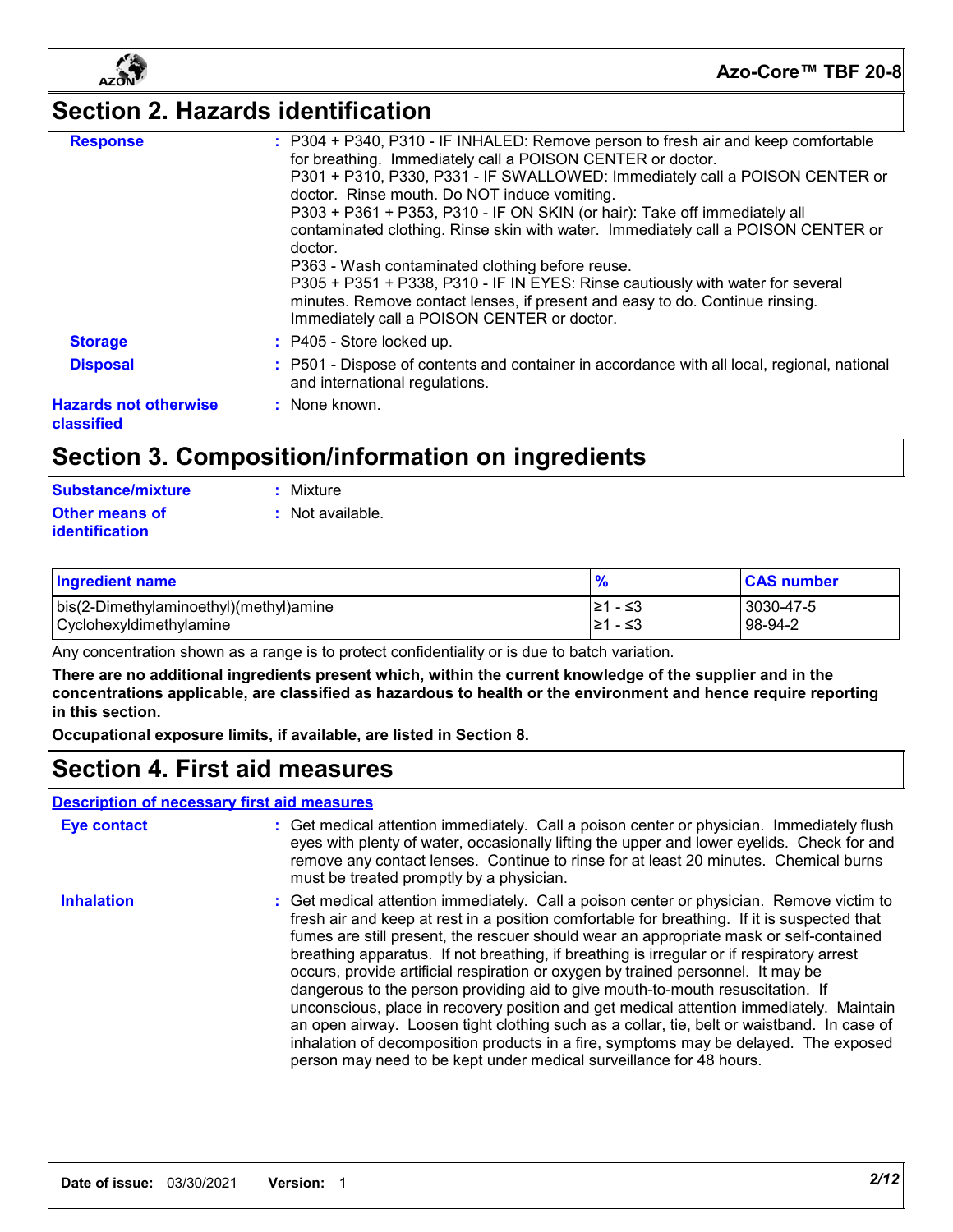

# **Section 4. First aid measures**

| <b>Skin contact</b>                                | : Get medical attention immediately. Call a poison center or physician. Flush<br>contaminated skin with plenty of water. Wash contaminated clothing thoroughly with<br>water before removing it, or wear gloves. Continue to rinse for at least 20 minutes.<br>Chemical burns must be treated promptly by a physician. Wash clothing before reuse.<br>Clean shoes thoroughly before reuse.                                                                                                                                                                                                                                                                                                                                                                                                                                                                                        |
|----------------------------------------------------|-----------------------------------------------------------------------------------------------------------------------------------------------------------------------------------------------------------------------------------------------------------------------------------------------------------------------------------------------------------------------------------------------------------------------------------------------------------------------------------------------------------------------------------------------------------------------------------------------------------------------------------------------------------------------------------------------------------------------------------------------------------------------------------------------------------------------------------------------------------------------------------|
| <b>Ingestion</b>                                   | Get medical attention immediately. Call a poison center or physician. Wash out mouth<br>with water. Remove dentures if any. Remove victim to fresh air and keep at rest in a<br>position comfortable for breathing. If material has been swallowed and the exposed<br>person is conscious, give small quantities of water to drink. Stop if the exposed person<br>feels sick as vomiting may be dangerous. Do not induce vomiting unless directed to do<br>so by medical personnel. If vomiting occurs, the head should be kept low so that vomit<br>does not enter the lungs. Chemical burns must be treated promptly by a physician.<br>Never give anything by mouth to an unconscious person. If unconscious, place in<br>recovery position and get medical attention immediately. Maintain an open airway.<br>Loosen tight clothing such as a collar, tie, belt or waistband. |
| Most important symptoms/effects, acute and delayed |                                                                                                                                                                                                                                                                                                                                                                                                                                                                                                                                                                                                                                                                                                                                                                                                                                                                                   |
| <b>Potential acute health effects</b>              |                                                                                                                                                                                                                                                                                                                                                                                                                                                                                                                                                                                                                                                                                                                                                                                                                                                                                   |
| <b>Eye contact</b><br><b>Inhalation</b>            | : Causes serious eye damage.                                                                                                                                                                                                                                                                                                                                                                                                                                                                                                                                                                                                                                                                                                                                                                                                                                                      |
| <b>Skin contact</b>                                | No known significant effects or critical hazards.<br>: Causes severe burns.                                                                                                                                                                                                                                                                                                                                                                                                                                                                                                                                                                                                                                                                                                                                                                                                       |
| <b>Ingestion</b>                                   | : No known significant effects or critical hazards.                                                                                                                                                                                                                                                                                                                                                                                                                                                                                                                                                                                                                                                                                                                                                                                                                               |
| <b>Over-exposure signs/symptoms</b>                |                                                                                                                                                                                                                                                                                                                                                                                                                                                                                                                                                                                                                                                                                                                                                                                                                                                                                   |
| <b>Eye contact</b>                                 | : Adverse symptoms may include the following:<br>pain<br>watering<br>redness                                                                                                                                                                                                                                                                                                                                                                                                                                                                                                                                                                                                                                                                                                                                                                                                      |
| <b>Inhalation</b>                                  | : No known significant effects or critical hazards.                                                                                                                                                                                                                                                                                                                                                                                                                                                                                                                                                                                                                                                                                                                                                                                                                               |
| <b>Skin contact</b>                                | : Adverse symptoms may include the following:<br>pain or irritation<br>redness<br>blistering may occur                                                                                                                                                                                                                                                                                                                                                                                                                                                                                                                                                                                                                                                                                                                                                                            |
| <b>Ingestion</b>                                   | : Adverse symptoms may include the following:<br>stomach pains                                                                                                                                                                                                                                                                                                                                                                                                                                                                                                                                                                                                                                                                                                                                                                                                                    |
|                                                    | Indication of immediate medical attention and special treatment needed, if necessary                                                                                                                                                                                                                                                                                                                                                                                                                                                                                                                                                                                                                                                                                                                                                                                              |
| <b>Notes to physician</b>                          | : In case of inhalation of decomposition products in a fire, symptoms may be delayed.<br>The exposed person may need to be kept under medical surveillance for 48 hours.                                                                                                                                                                                                                                                                                                                                                                                                                                                                                                                                                                                                                                                                                                          |
| <b>Specific treatments</b>                         | : No specific treatment.                                                                                                                                                                                                                                                                                                                                                                                                                                                                                                                                                                                                                                                                                                                                                                                                                                                          |
| <b>Protection of first-aiders</b>                  | : No action shall be taken involving any personal risk or without suitable training. If it is<br>suspected that fumes are still present, the rescuer should wear an appropriate mask or<br>self-contained breathing apparatus. It may be dangerous to the person providing aid to<br>give mouth-to-mouth resuscitation. Wash contaminated clothing thoroughly with water<br>before removing it, or wear gloves.                                                                                                                                                                                                                                                                                                                                                                                                                                                                   |
|                                                    |                                                                                                                                                                                                                                                                                                                                                                                                                                                                                                                                                                                                                                                                                                                                                                                                                                                                                   |

#### **See toxicological information (Section 11)**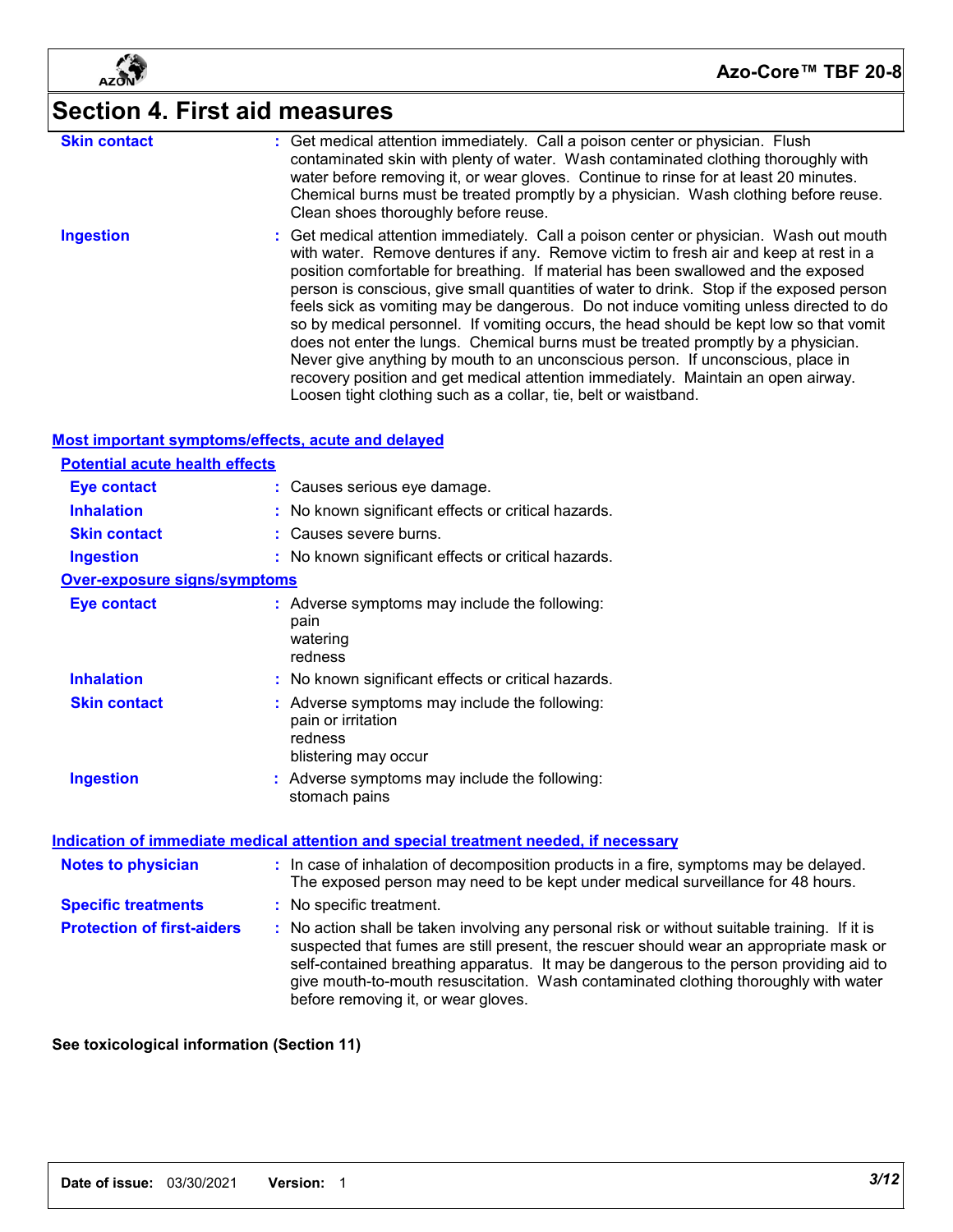

# **Section 5. Fire-fighting measures**

| <b>Extinguishing media</b>                               |                                                                                                                                                                                                                                                                                                      |
|----------------------------------------------------------|------------------------------------------------------------------------------------------------------------------------------------------------------------------------------------------------------------------------------------------------------------------------------------------------------|
| <b>Suitable extinguishing</b><br>media                   | : Use an extinguishing agent suitable for the surrounding fire.                                                                                                                                                                                                                                      |
| <b>Unsuitable extinguishing</b><br>media                 | : None known.                                                                                                                                                                                                                                                                                        |
| <b>Specific hazards arising</b><br>from the chemical     | : In a fire or if heated, a pressure increase will occur and the container may burst. This<br>material is harmful to aquatic life with long lasting effects. Fire water contaminated with<br>this material must be contained and prevented from being discharged to any waterway,<br>sewer or drain. |
| <b>Hazardous thermal</b><br>decomposition products       | Decomposition products may include the following materials:<br>carbon dioxide<br>carbon monoxide<br>nitrogen oxides                                                                                                                                                                                  |
| <b>Special protective actions</b><br>for fire-fighters   | Promptly isolate the scene by removing all persons from the vicinity of the incident if<br>there is a fire. No action shall be taken involving any personal risk or without suitable<br>training.                                                                                                    |
| <b>Special protective</b><br>equipment for fire-fighters | Fire-fighters should wear appropriate protective equipment and self-contained breathing<br>apparatus (SCBA) with a full face-piece operated in positive pressure mode.                                                                                                                               |

# **Section 6. Accidental release measures**

#### **Personal precautions, protective equipment and emergency procedures**

| For non-emergency<br>personnel                        | No action shall be taken involving any personal risk or without suitable training.<br>Evacuate surrounding areas. Keep unnecessary and unprotected personnel from<br>entering. Do not touch or walk through spilled material. Do not breathe vapor or mist.<br>Provide adequate ventilation. Wear appropriate respirator when ventilation is<br>inadequate. Put on appropriate personal protective equipment.                                                                                                                                                                                                                                                                                              |
|-------------------------------------------------------|------------------------------------------------------------------------------------------------------------------------------------------------------------------------------------------------------------------------------------------------------------------------------------------------------------------------------------------------------------------------------------------------------------------------------------------------------------------------------------------------------------------------------------------------------------------------------------------------------------------------------------------------------------------------------------------------------------|
| For emergency responders :                            | If specialized clothing is required to deal with the spillage, take note of any information in<br>Section 8 on suitable and unsuitable materials. See also the information in "For non-<br>emergency personnel".                                                                                                                                                                                                                                                                                                                                                                                                                                                                                           |
| <b>Environmental precautions</b>                      | : Avoid dispersal of spilled material and runoff and contact with soil, waterways, drains<br>and sewers. Inform the relevant authorities if the product has caused environmental<br>pollution (sewers, waterways, soil or air). Water polluting material. May be harmful to<br>the environment if released in large quantities.                                                                                                                                                                                                                                                                                                                                                                            |
| Methods and materials for containment and cleaning up |                                                                                                                                                                                                                                                                                                                                                                                                                                                                                                                                                                                                                                                                                                            |
| <b>Small spill</b>                                    | Stop leak if without risk. Move containers from spill area. Dilute with water and mop up<br>if water-soluble. Alternatively, or if water-insoluble, absorb with an inert dry material and<br>place in an appropriate waste disposal container. Dispose of via a licensed waste<br>disposal contractor.                                                                                                                                                                                                                                                                                                                                                                                                     |
| <b>Large spill</b>                                    | Stop leak if without risk. Move containers from spill area. Approach release from<br>upwind. Prevent entry into sewers, water courses, basements or confined areas. Wash<br>spillages into an effluent treatment plant or proceed as follows. Contain and collect<br>spillage with non-combustible, absorbent material e.g. sand, earth, vermiculite or<br>diatomaceous earth and place in container for disposal according to local regulations<br>(see Section 13). Dispose of via a licensed waste disposal contractor. Contaminated<br>absorbent material may pose the same hazard as the spilled product. Note: see<br>Section 1 for emergency contact information and Section 13 for waste disposal. |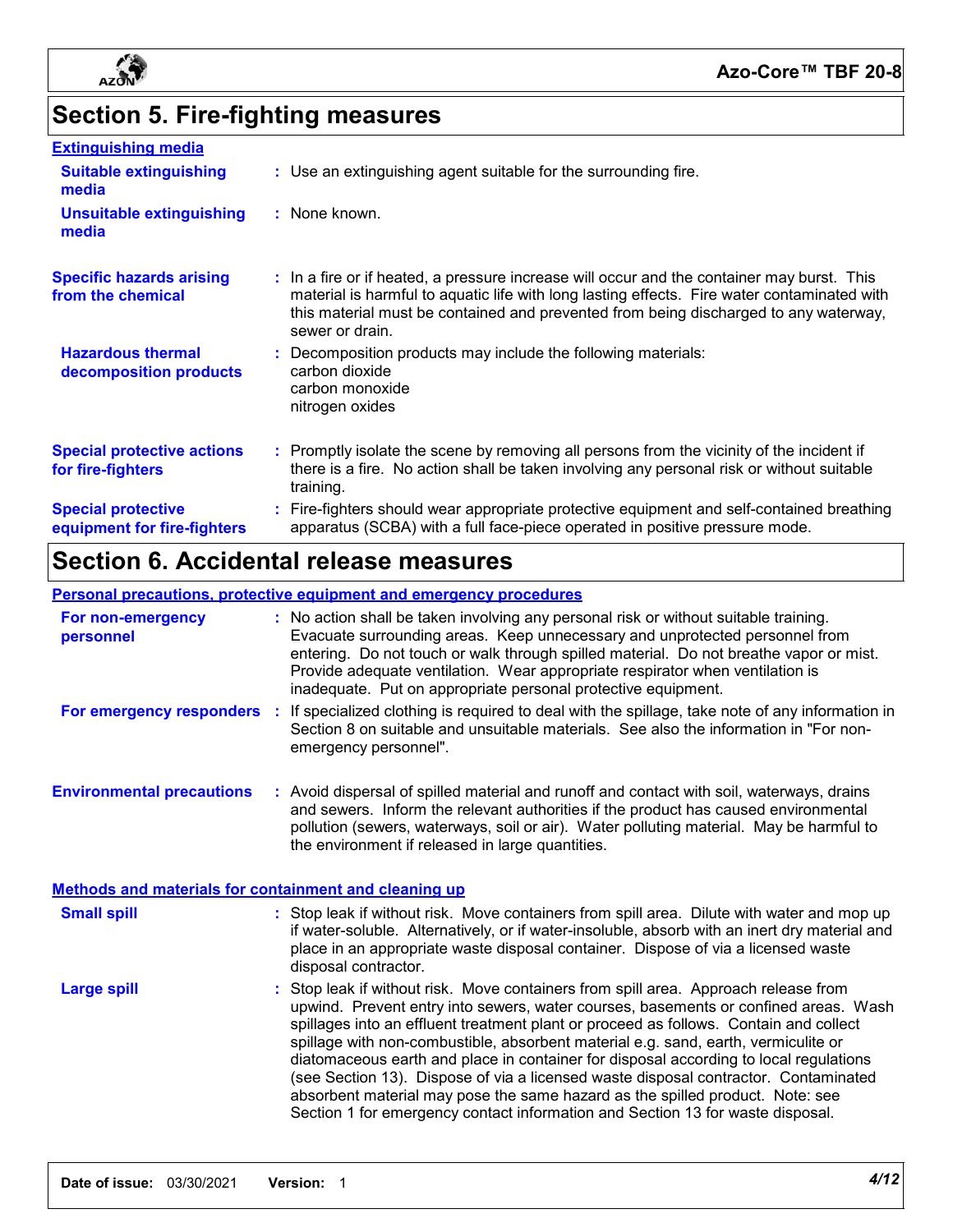

**Azo-Core™ TBF 20-8**

# **Section 7. Handling and storage**

#### **Precautions for safe handling**

| <b>Protective measures</b>                                                       | : Put on appropriate personal protective equipment (see Section 8). Do not get in eyes or<br>on skin or clothing. Do not breathe vapor or mist. Do not ingest. Avoid release to the<br>environment. If during normal use the material presents a respiratory hazard, use only<br>with adequate ventilation or wear appropriate respirator. Keep in the original container<br>or an approved alternative made from a compatible material, kept tightly closed when<br>not in use. Empty containers retain product residue and can be hazardous. Do not<br>reuse container.                           |
|----------------------------------------------------------------------------------|-----------------------------------------------------------------------------------------------------------------------------------------------------------------------------------------------------------------------------------------------------------------------------------------------------------------------------------------------------------------------------------------------------------------------------------------------------------------------------------------------------------------------------------------------------------------------------------------------------|
| <b>Advice on general</b><br>occupational hygiene                                 | : Eating, drinking and smoking should be prohibited in areas where this material is<br>handled, stored and processed. Workers should wash hands and face before eating,<br>drinking and smoking. See also Section 8 for additional information on hygiene<br>measures. Remove contaminated clothing and protective equipment before entering<br>eating areas.                                                                                                                                                                                                                                       |
| <b>Conditions for safe storage,</b><br>including any<br><b>incompatibilities</b> | : Store in accordance with local regulations. Store in original container protected from<br>direct sunlight in a dry, cool and well-ventilated area, away from incompatible materials<br>(see Section 10) and food and drink. Store locked up. Keep container tightly closed<br>and sealed until ready for use. Containers that have been opened must be carefully<br>resealed and kept upright to prevent leakage. Do not store in unlabeled containers.<br>Use appropriate containment to avoid environmental contamination. See Section 10 for<br>incompatible materials before handling or use. |

## **Section 8. Exposure controls/personal protection**

#### **Control parameters**

#### **Occupational exposure limits**

| <b>Ingredient name</b>                                            |  |                                                                                                                                                                                                                                                                                                                                                                                                                                                         | <b>Exposure limits</b>                                                                                                                                                       |
|-------------------------------------------------------------------|--|---------------------------------------------------------------------------------------------------------------------------------------------------------------------------------------------------------------------------------------------------------------------------------------------------------------------------------------------------------------------------------------------------------------------------------------------------------|------------------------------------------------------------------------------------------------------------------------------------------------------------------------------|
| bis(2-Dimethylaminoethyl)(methyl)amine<br>Cyclohexyldimethylamine |  |                                                                                                                                                                                                                                                                                                                                                                                                                                                         | None.<br>None.                                                                                                                                                               |
| <b>Appropriate engineering</b><br>controls                        |  | airborne contaminants below any recommended or statutory limits.                                                                                                                                                                                                                                                                                                                                                                                        | : If user operations generate dust, fumes, gas, vapor or mist, use process enclosures,<br>local exhaust ventilation or other engineering controls to keep worker exposure to |
| <b>Environmental exposure</b><br>controls                         |  | Emissions from ventilation or work process equipment should be checked to ensure<br>they comply with the requirements of environmental protection legislation.                                                                                                                                                                                                                                                                                          |                                                                                                                                                                              |
| <b>Individual protection measures</b>                             |  |                                                                                                                                                                                                                                                                                                                                                                                                                                                         |                                                                                                                                                                              |
| <b>Hygiene measures</b>                                           |  | : Wash hands, forearms and face thoroughly after handling chemical products, before<br>eating, smoking and using the lavatory and at the end of the working period.<br>Appropriate techniques should be used to remove potentially contaminated clothing.<br>Wash contaminated clothing before reusing. Ensure that eyewash stations and safety<br>showers are close to the workstation location.                                                       |                                                                                                                                                                              |
| <b>Eye/face protection</b>                                        |  | Safety eyewear complying with an approved standard should be used when a risk<br>assessment indicates this is necessary to avoid exposure to liquid splashes, mists,<br>gases or dusts. If contact is possible, the following protection should be worn, unless<br>the assessment indicates a higher degree of protection: chemical splash goggles and/<br>or face shield. If inhalation hazards exist, a full-face respirator may be required instead. |                                                                                                                                                                              |
| <b>Skin protection</b>                                            |  |                                                                                                                                                                                                                                                                                                                                                                                                                                                         |                                                                                                                                                                              |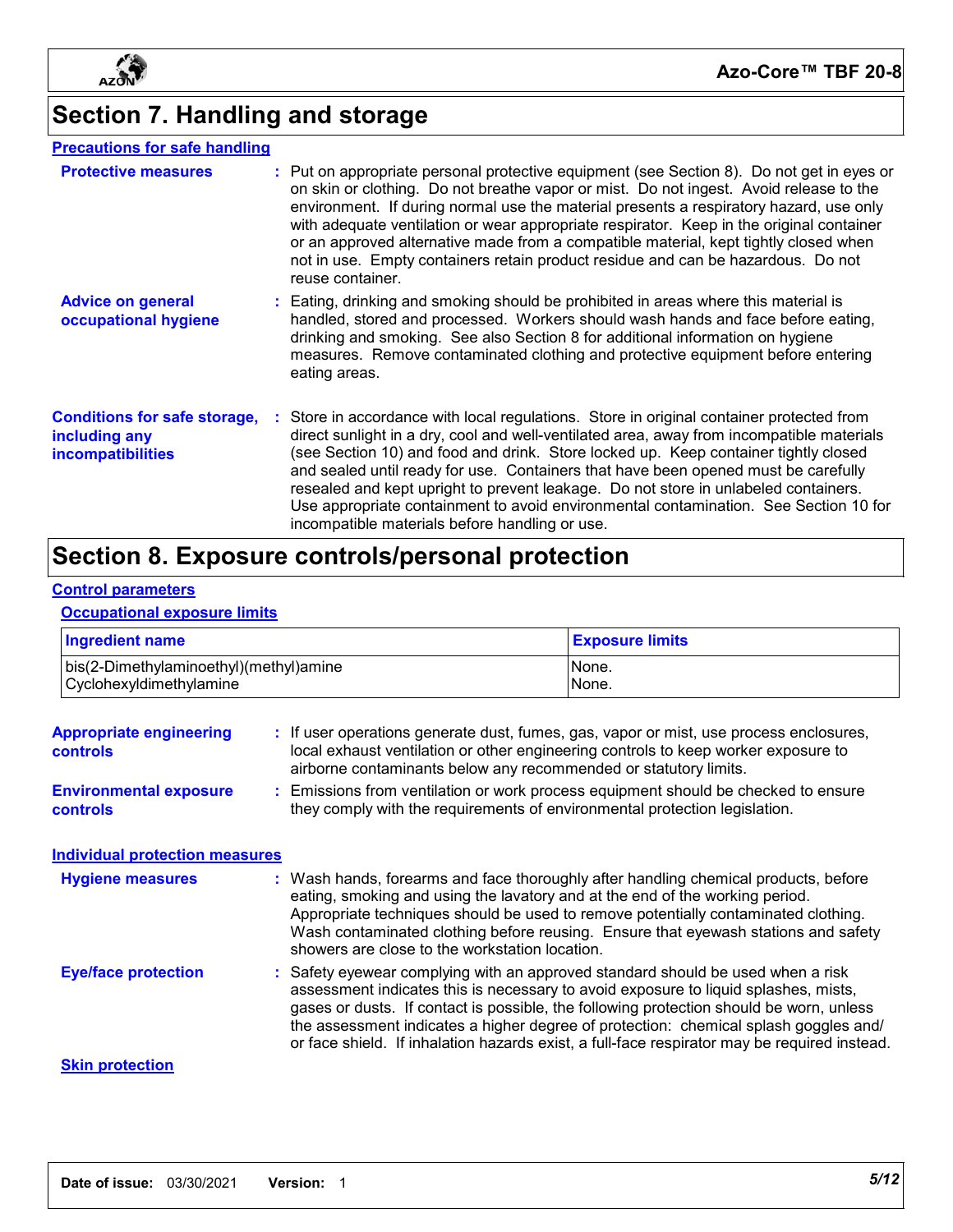

# **Section 8. Exposure controls/personal protection**

| <b>Hand protection</b>        | : Chemical-resistant, impervious gloves complying with an approved standard should be<br>worn at all times when handling chemical products if a risk assessment indicates this is<br>necessary. Considering the parameters specified by the glove manufacturer, check<br>during use that the gloves are still retaining their protective properties. It should be<br>noted that the time to breakthrough for any glove material may be different for different<br>glove manufacturers. In the case of mixtures, consisting of several substances, the<br>protection time of the gloves cannot be accurately estimated. |
|-------------------------------|------------------------------------------------------------------------------------------------------------------------------------------------------------------------------------------------------------------------------------------------------------------------------------------------------------------------------------------------------------------------------------------------------------------------------------------------------------------------------------------------------------------------------------------------------------------------------------------------------------------------|
| <b>Body protection</b>        | : Personal protective equipment for the body should be selected based on the task being<br>performed and the risks involved and should be approved by a specialist before<br>handling this product.                                                                                                                                                                                                                                                                                                                                                                                                                    |
| <b>Other skin protection</b>  | : Appropriate footwear and any additional skin protection measures should be selected<br>based on the task being performed and the risks involved and should be approved by a<br>specialist before handling this product.                                                                                                                                                                                                                                                                                                                                                                                              |
| <b>Respiratory protection</b> | : Based on the hazard and potential for exposure, select a respirator that meets the<br>appropriate standard or certification. Respirators must be used according to a<br>respiratory protection program to ensure proper fitting, training, and other important<br>aspects of use.                                                                                                                                                                                                                                                                                                                                    |

# **Section 9. Physical and chemical properties**

| <b>Appearance</b>                                 |                                                |
|---------------------------------------------------|------------------------------------------------|
| <b>Physical state</b>                             | : Liquid. [Opaque.]                            |
| Color                                             | Black.                                         |
| Odor                                              | Slight.                                        |
| <b>Odor threshold</b>                             | : Not available.                               |
| рH                                                | Not available.                                 |
| <b>Melting/freezing point</b>                     | Not available.                                 |
| Initial boiling point and<br>boiling range        | : Not available.                               |
| <b>Flash point</b>                                | Closed cup: >93.333°C (>200°F)                 |
| <b>Evaporation rate</b>                           | Not available.                                 |
| <b>Flammability (solid, gas)</b>                  | : Not available.                               |
| Lower and upper explosive<br>(flammable) limits   | : Not available.                               |
| <b>Vapor pressure</b>                             | : Not available.                               |
| <b>Vapor density</b>                              | : Not available.                               |
| <b>Relative density</b>                           | 1.05                                           |
| <b>Solubility</b>                                 | $:$ Not available.                             |
| <b>Solubility in water</b>                        | $:$ Not available.                             |
| <b>Partition coefficient: n-</b><br>octanol/water | $:$ Not available.                             |
| <b>Auto-ignition temperature</b>                  | $:$ Not available.                             |
| <b>Decomposition temperature</b>                  | Not available.                                 |
| <b>Viscosity</b>                                  | Dynamic (room temperature): 333 mPa s (333 cP) |
| Flow time (ISO 2431)                              | : Not available.                               |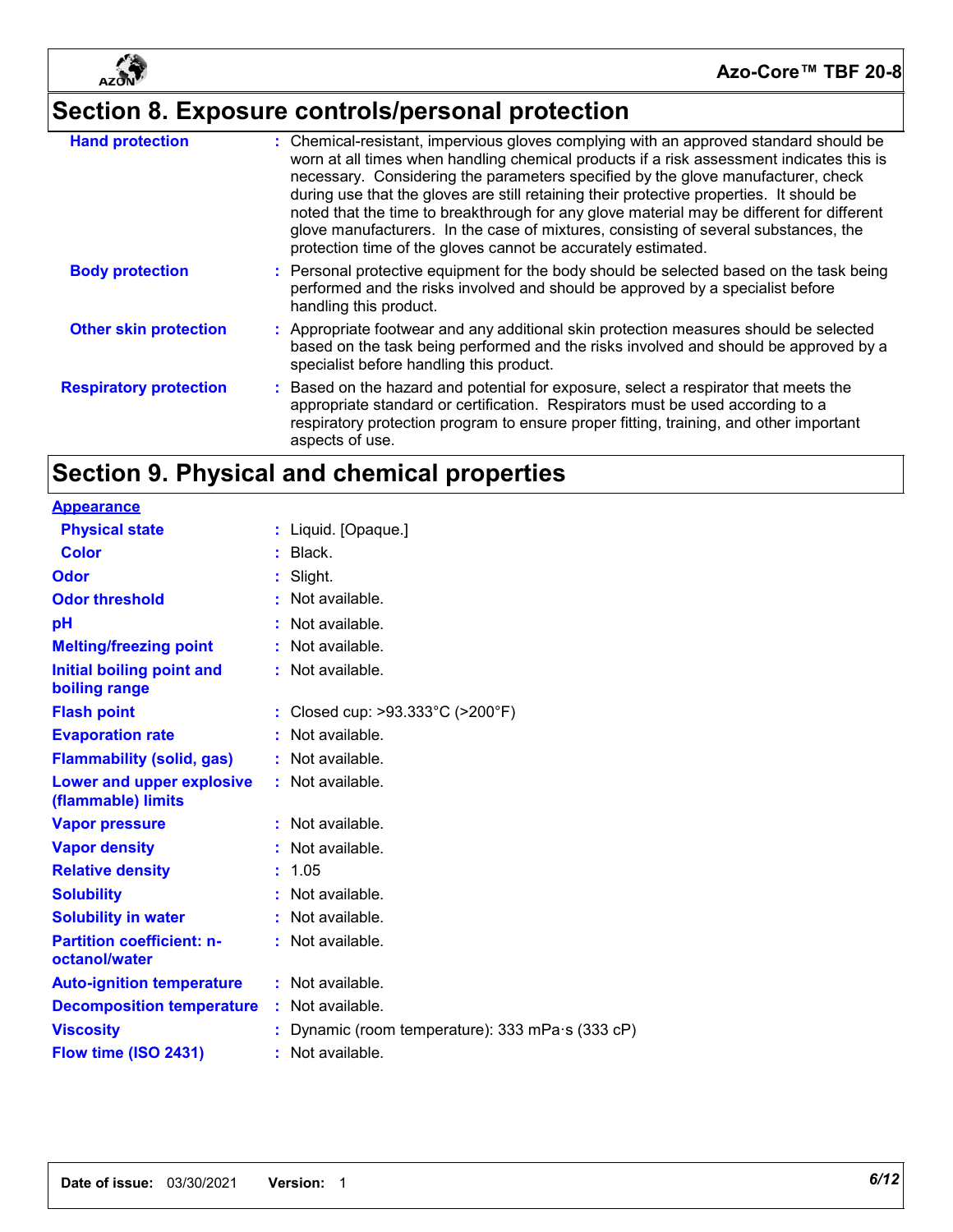

# **Section 10. Stability and reactivity**

| <b>Chemical stability</b>                    | : The product is stable.                                                                                  |
|----------------------------------------------|-----------------------------------------------------------------------------------------------------------|
| <b>Possibility of hazardous</b><br>reactions | : Under normal conditions of storage and use, hazardous reactions will not occur.                         |
| <b>Conditions to avoid</b>                   | : No specific data.                                                                                       |
| Incompatible materials                       | : Reactive or incompatible with the following materials: oxidizing materials.                             |
| <b>Hazardous decomposition</b><br>products   | : Under normal conditions of storage and use, hazardous decomposition products should<br>not be produced. |

### **Section 11. Toxicological information**

#### **Information on toxicological effects**

#### **Acute toxicity**

| <b>Product/ingredient name</b> | <b>Result</b>            | <b>Species</b> | <b>Dose</b>              | <b>Exposure</b> |
|--------------------------------|--------------------------|----------------|--------------------------|-----------------|
| Cyclohexyldimethylamine        | LD50 Dermal<br>LD50 Oral | Rat<br>Rat     | 370 mg/kg<br>$348$ mg/kg |                 |

#### **Irritation/Corrosion**

There is no data available.

#### **Sensitization**

There is no data available.

#### **Mutagenicity**

There is no data available.

#### **Carcinogenicity**

There is no data available.

#### **Reproductive toxicity**

There is no data available.

#### **Teratogenicity**

There is no data available.

#### **Specific target organ toxicity (single exposure)**

There is no data available.

#### **Specific target organ toxicity (repeated exposure)**

There is no data available.

#### **Aspiration hazard**

There is no data available.

#### **Information on the likely :** Routes of entry anticipated: Oral, Dermal, Inhalation.

#### **routes of exposure Potential acute health effects**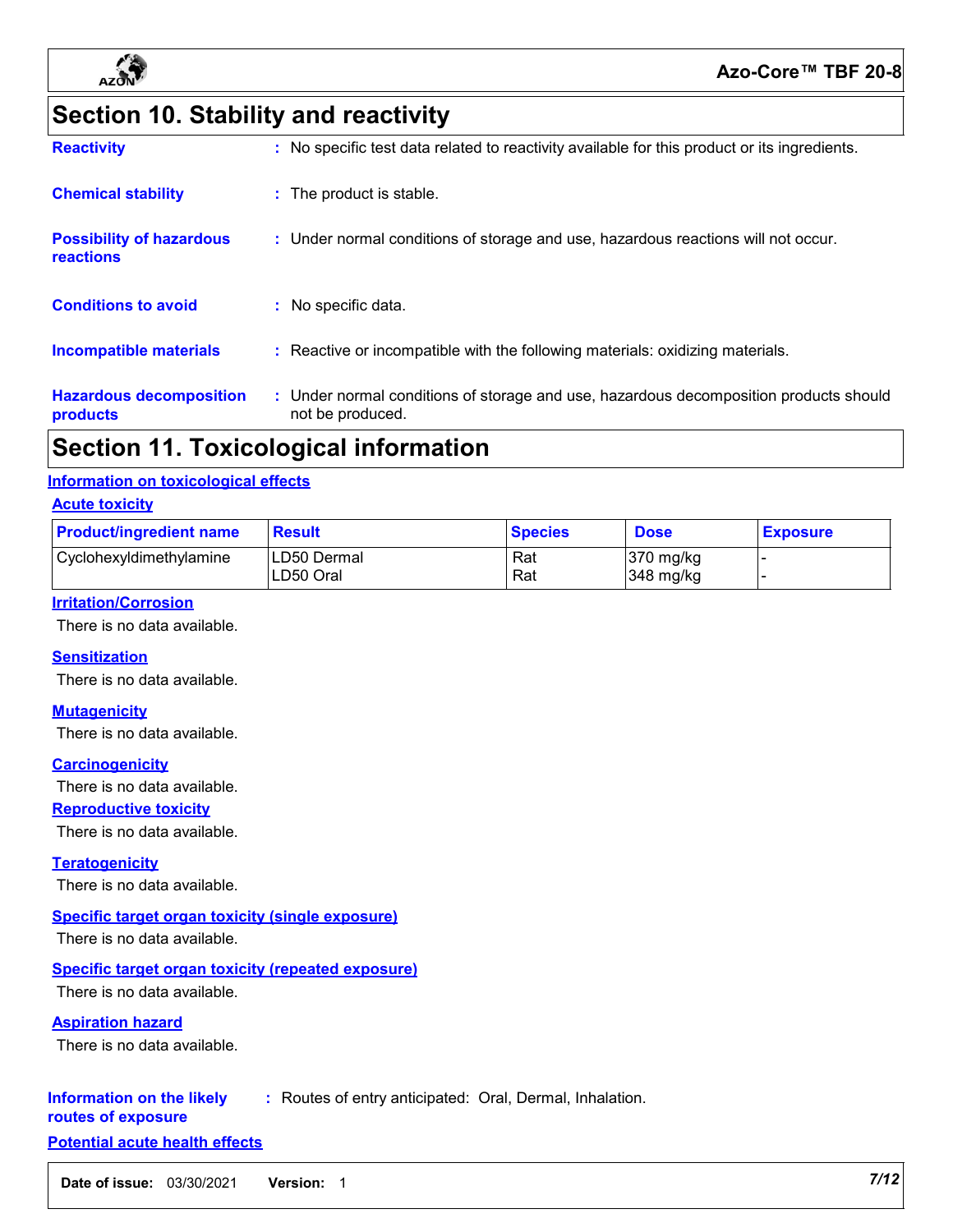



# **Section 11. Toxicological information**

| Eye contact         | : Causes serious eye damage.                        |
|---------------------|-----------------------------------------------------|
| <b>Inhalation</b>   | : No known significant effects or critical hazards. |
| <b>Skin contact</b> | : Causes severe burns.                              |
| <b>Ingestion</b>    | : No known significant effects or critical hazards. |

**Symptoms related to the physical, chemical and toxicological characteristics**

| <b>Eye contact</b>  | : Adverse symptoms may include the following:<br>pain<br>watering<br>redness                           |
|---------------------|--------------------------------------------------------------------------------------------------------|
| <b>Inhalation</b>   | : No known significant effects or critical hazards.                                                    |
| <b>Skin contact</b> | : Adverse symptoms may include the following:<br>pain or irritation<br>redness<br>blistering may occur |
| <b>Ingestion</b>    | : Adverse symptoms may include the following:<br>stomach pains                                         |

|                                              | Delayed and immediate effects and also chronic effects from short and long term exposure |  |  |  |  |
|----------------------------------------------|------------------------------------------------------------------------------------------|--|--|--|--|
| <b>Short term exposure</b>                   |                                                                                          |  |  |  |  |
| <b>Potential immediate</b><br><b>effects</b> | : No known significant effects or critical hazards.                                      |  |  |  |  |
| <b>Potential delayed effects</b>             | : No known significant effects or critical hazards.                                      |  |  |  |  |
| Long term exposure                           |                                                                                          |  |  |  |  |
| <b>Potential immediate</b><br>effects        | : No known significant effects or critical hazards.                                      |  |  |  |  |
| <b>Potential delayed effects</b>             | : No known significant effects or critical hazards.                                      |  |  |  |  |
| <b>Potential chronic health effects</b>      |                                                                                          |  |  |  |  |
| General                                      | : No known significant effects or critical hazards.                                      |  |  |  |  |
| <b>Carcinogenicity</b>                       | : No known significant effects or critical hazards.                                      |  |  |  |  |
| <b>Mutagenicity</b>                          | : No known significant effects or critical hazards.                                      |  |  |  |  |
| <b>Reproductive toxicity</b>                 | : No known significant effects or critical hazards.                                      |  |  |  |  |

#### **Numerical measures of toxicity**

**Acute toxicity estimates**

| <b>Product/ingredient name</b>                                    | Oral (mg/<br>kg)     | <b>Dermal</b><br>(mg/kg) | <b>Inhalation</b><br>(gases)<br>(ppm) | <b>Inhalation</b><br>(vapors)<br>(mg/l) | <b>Inhalation</b><br>$\blacksquare$ (dusts and<br>mists) (mg/ |
|-------------------------------------------------------------------|----------------------|--------------------------|---------------------------------------|-----------------------------------------|---------------------------------------------------------------|
| bis(2-Dimethylaminoethyl)(methyl)amine<br>Cyclohexyldimethylamine | 3540.7<br>500<br>100 | 7039.1<br>300<br>370     | N/A<br>IN/A<br>N/A                    | 127.5<br>N/A<br>3                       | N/A<br>N/A<br>N/A                                             |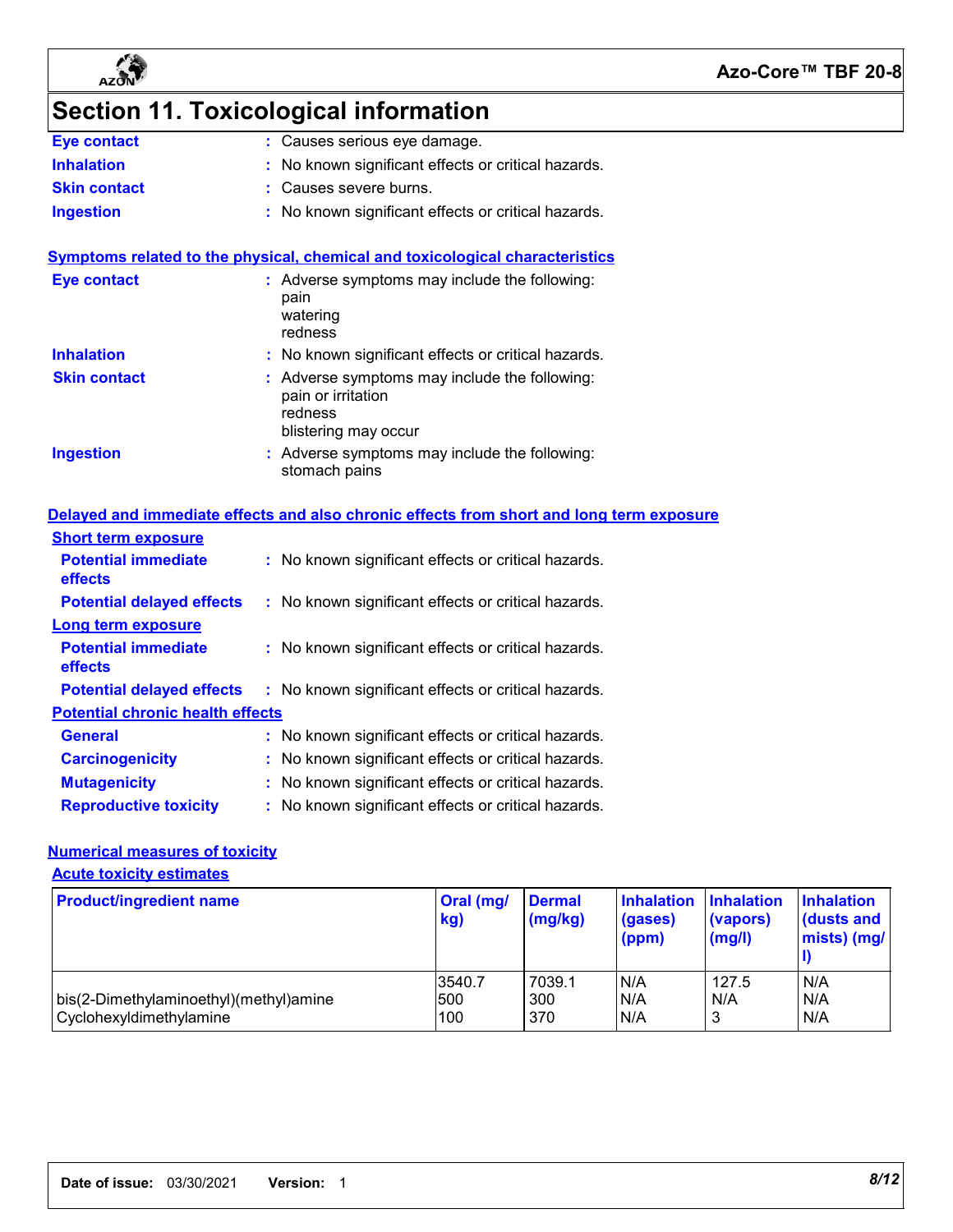

# **Section 12. Ecological information**

#### **Toxicity**

There is no data available.

#### **Persistence and degradability**

There is no data available.

#### **Bioaccumulative potential**

| <b>Product/ingredient name</b> | <b>LogP</b> <sub>ow</sub> | <b>BCI</b> | <b>Potential</b> |
|--------------------------------|---------------------------|------------|------------------|
| Cyclohexyldimethylamine        | 2.01                      | 35.66      | low              |

#### **Mobility in soil**

| <b>Soil/water partition</b>    | $:$ Not available. |
|--------------------------------|--------------------|
| coefficient (K <sub>oc</sub> ) |                    |

**Other adverse effects** : No known significant effects or critical hazards.

### **Section 13. Disposal considerations**

| <b>Disposal methods</b> | : The generation of waste should be avoided or minimized wherever possible. Disposal<br>of this product, solutions and any by-products should comply with the requirements of |
|-------------------------|-------------------------------------------------------------------------------------------------------------------------------------------------------------------------------|
|                         | environmental protection and waste disposal legislation and any regional local authority                                                                                      |
|                         | requirements. Dispose of surplus and non-recyclable products via a licensed waste                                                                                             |
|                         | disposal contractor. Waste should not be disposed of untreated to the sewer unless                                                                                            |
|                         | fully compliant with the requirements of all authorities with jurisdiction. Waste                                                                                             |
|                         | packaging should be recycled. Incineration or landfill should only be considered when                                                                                         |
|                         | recycling is not feasible. This material and its container must be disposed of in a safe                                                                                      |
|                         | way. Care should be taken when handling empty containers that have not been cleaner                                                                                           |

and its container must be disposed of in a safe way. Care should be taken when handling empty containers that have not been cleaned or rinsed out. Empty containers or liners may retain some product residues. Avoid dispersal of spilled material and runoff and contact with soil, waterways, drains and sewers.

### **Section 14. Transport information**

|                                        | <b>DOT Classification</b>                                                                                         | <b>IMDG</b>                                                                                                       | <b>IATA</b>                                                                                                       |
|----------------------------------------|-------------------------------------------------------------------------------------------------------------------|-------------------------------------------------------------------------------------------------------------------|-------------------------------------------------------------------------------------------------------------------|
| <b>UN number</b>                       | <b>UN2735</b>                                                                                                     | <b>UN2735</b>                                                                                                     | <b>UN2735</b>                                                                                                     |
| <b>UN proper</b><br>shipping name      | AMINES, LIQUID,<br>CORROSIVE, N.O.S.<br>(Cyclohexyldimethylamine, bis<br>(2-Dimethylaminoethyl)(methyl)<br>amine) | AMINES, LIQUID, CORROSIVE,<br>N.O.S.<br>(Cyclohexyldimethylamine, bis<br>(2-Dimethylaminoethyl)(methyl)<br>amine) | AMINES, LIQUID,<br>CORROSIVE, N.O.S.<br>(Cyclohexyldimethylamine, bis<br>(2-Dimethylaminoethyl)(methyl)<br>amine) |
| <b>Transport</b><br>hazard class(es)   | 8<br>'∠ ∈<br><b>CORROSIVE</b>                                                                                     | 8                                                                                                                 | 8                                                                                                                 |
| <b>Packing group</b>                   | Ш                                                                                                                 | Ш                                                                                                                 | $\mathsf{I}$                                                                                                      |
| <b>Environmental</b><br><b>hazards</b> | No.                                                                                                               | No.                                                                                                               | No.                                                                                                               |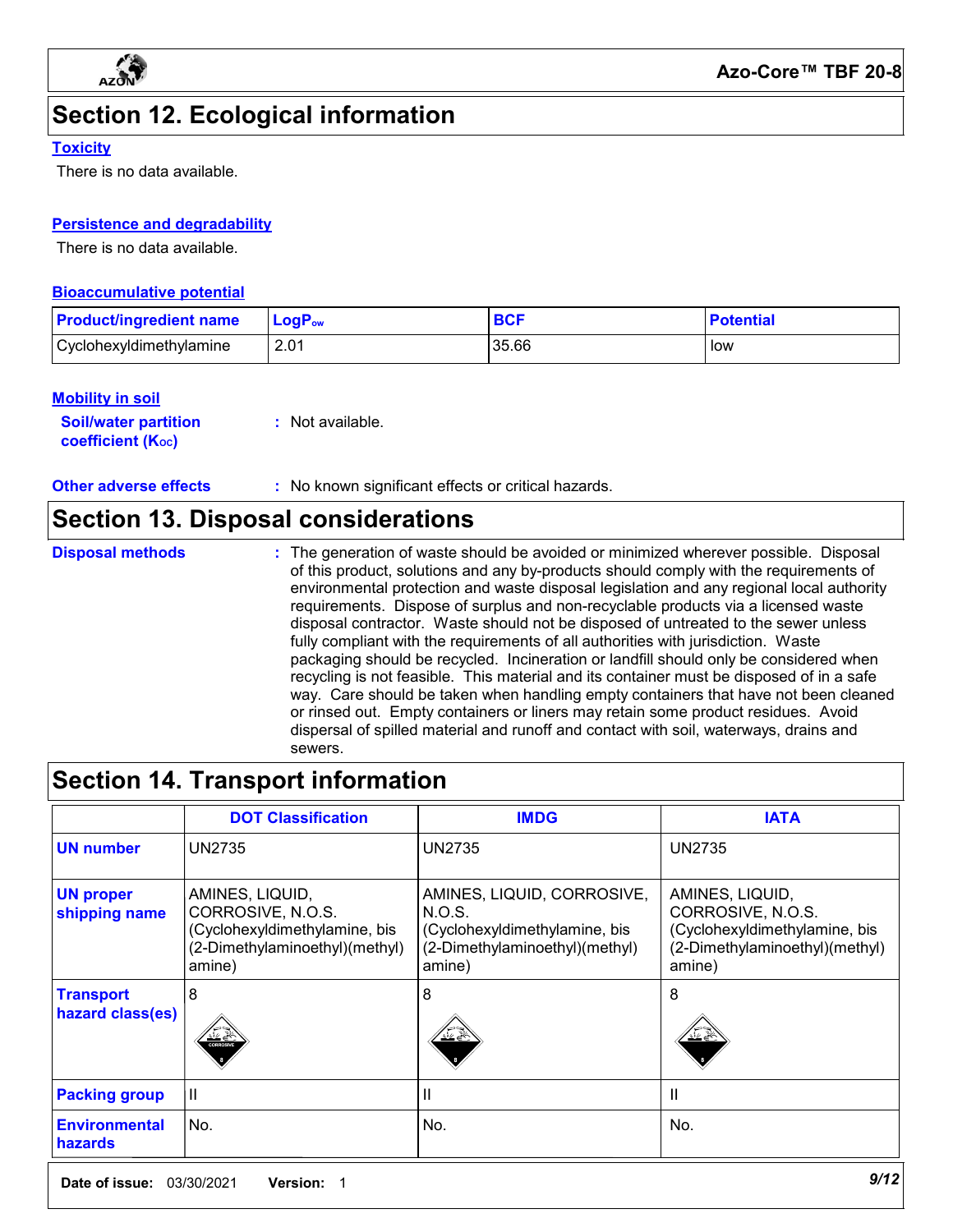

# **Section 14. Transport information**

**AERG :** 153

|  | Special precautions for user : Transport within user's premises: always transport in closed containers that are              |
|--|------------------------------------------------------------------------------------------------------------------------------|
|  | upright and secure. Ensure that persons transporting the product know what to do in the<br>event of an accident or spillage. |
|  |                                                                                                                              |

**Transport in bulk according :** Not available. **to IMO instruments**

### **Section 15. Regulatory information**

| <b>U.S. Federal regulations</b>                                                   |                   | : TSCA 4(a) final test rules: Octamethylcyclotetrasiloxane                                                                                                                             |
|-----------------------------------------------------------------------------------|-------------------|----------------------------------------------------------------------------------------------------------------------------------------------------------------------------------------|
|                                                                                   |                   | TSCA 8(a) PAIR: Octamethylcyclotetrasiloxane; Decamethylcyclopentasiloxane                                                                                                             |
|                                                                                   |                   | TSCA 8(a) CDR Exempt/Partial exemption: Not determined                                                                                                                                 |
|                                                                                   |                   | Clean Water Act (CWA) 311: Diammonium carbonate; Phosphoric acid                                                                                                                       |
| <b>Clean Air Act Section 112</b><br>(b) Hazardous Air<br><b>Pollutants (HAPs)</b> | : Not listed      |                                                                                                                                                                                        |
| <b>Clean Air Act Section 602</b><br><b>Class I Substances</b>                     | : Not listed      |                                                                                                                                                                                        |
| <b>Clean Air Act Section 602</b><br><b>Class II Substances</b>                    | : Not listed      |                                                                                                                                                                                        |
| <b>DEA List I Chemicals</b><br>(Precursor Chemicals)                              | : Not listed      |                                                                                                                                                                                        |
| <b>DEA List II Chemicals</b><br><b>(Essential Chemicals)</b>                      | : Not listed      |                                                                                                                                                                                        |
| <b>SARA 302/304</b>                                                               |                   |                                                                                                                                                                                        |
| <b>Composition/information on ingredients</b>                                     |                   |                                                                                                                                                                                        |
| No products were found.                                                           |                   |                                                                                                                                                                                        |
| <b>SARA 304 RQ</b>                                                                | : Not applicable. |                                                                                                                                                                                        |
| <b>SARA 311/312</b>                                                               |                   |                                                                                                                                                                                        |
| <b>Classification</b>                                                             |                   | : SKIN CORROSION/IRRITATION - Category 1B<br>SERIOUS EYE DAMAGE/ EYE IRRITATION - Category 1                                                                                           |
| <b>Composition/information on ingredients</b>                                     |                   |                                                                                                                                                                                        |
| <b>Name</b>                                                                       | %                 | <b>Classification</b>                                                                                                                                                                  |
| bis(2-Dimethylaminoethyl)                                                         | $≥1 - ≤3$         | FLAMMABLE LIQUIDS - Category 4                                                                                                                                                         |
| (methyl)amine                                                                     |                   | <b>ACUTE TOXICITY (oral) - Category 4</b><br><b>ACUTE TOXICITY (dermal) - Category 3</b><br>SKIN CORROSION/IRRITATION - Category 1B<br>SERIOUS EYE DAMAGE/ EYE IRRITATION - Category 1 |
| Cyclohexyldimethylamine                                                           | ≥1 - ≤3           | FLAMMABLE LIQUIDS - Category 3<br><b>ACUTE TOXICITY (oral) - Category 3</b>                                                                                                            |

ACUTE TOXICITY (dermal) - Category 3 ACUTE TOXICITY (inhalation) - Category 3 SKIN CORROSION/IRRITATION - Category 1B

SERIOUS EYE DAMAGE/ EYE IRRITATION - Category 1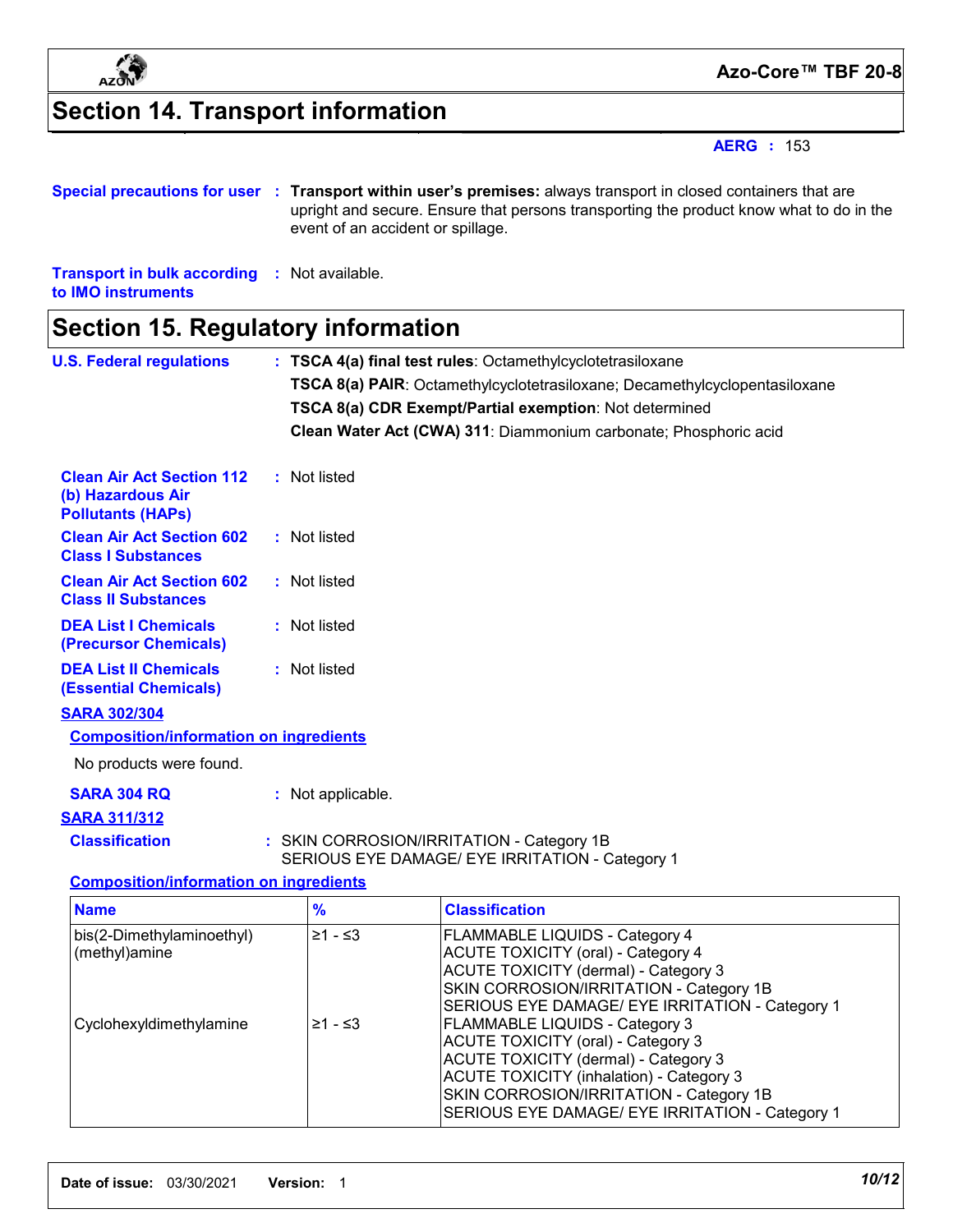

## **Section 15. Regulatory information**

#### **State regulations**

| <b>Massachusetts</b>       | : None of the components are listed.                           |
|----------------------------|----------------------------------------------------------------|
| <b>New York</b>            | : None of the components are listed.                           |
| <b>New Jersey</b>          | : The following components are listed: Cyclohexyldimethylamine |
| Pennsylvania               | : The following components are listed: Oxydipropanol           |
| <b>California Prop. 65</b> |                                                                |

This product does not require a Safe Harbor warning under California Prop. 65.

#### **International regulations**

**Chemical Weapon Convention List Schedules I, II & III Chemicals** Not listed.

**Montreal Protocol**

Not listed.

**Stockholm Convention on Persistent Organic Pollutants**

Not listed.

**Rotterdam Convention on Prior Informed Consent (PIC)**

Not listed.

**UNECE Aarhus Protocol on POPs and Heavy Metals**

Not listed.

#### **Inventory list**

**United States (TSCA 8b) :** All components are active or exempted.

### **Section 16. Other information**

#### **Procedure used to derive the classification**

| <b>Classification</b>                           | <b>Justification</b> |
|-------------------------------------------------|----------------------|
| SKIN CORROSION/IRRITATION - Category 1B         | Calculation method   |
| SERIOUS EYE DAMAGE/ EYE IRRITATION - Category 1 | Calculation method   |
| AQUATIC HAZARD (LONG-TERM) - Category 3         | Calculation method   |

| Historv |
|---------|
|---------|

|  | 0010010001 |
|--|------------|
|  |            |
|  |            |
|  |            |

| Date of issue/Date of<br><b>revision</b> | : 03/30/2021                                                                                                                                                                                                                                                                                                                                                                                                                                                                                                                                                             |
|------------------------------------------|--------------------------------------------------------------------------------------------------------------------------------------------------------------------------------------------------------------------------------------------------------------------------------------------------------------------------------------------------------------------------------------------------------------------------------------------------------------------------------------------------------------------------------------------------------------------------|
| Date of previous issue                   | : Not applicable                                                                                                                                                                                                                                                                                                                                                                                                                                                                                                                                                         |
| <b>Version</b>                           | : 1                                                                                                                                                                                                                                                                                                                                                                                                                                                                                                                                                                      |
| Internal code                            | $: 119 - 035$                                                                                                                                                                                                                                                                                                                                                                                                                                                                                                                                                            |
| <b>Prepared by</b>                       | : KMK Regulatory Services Inc.                                                                                                                                                                                                                                                                                                                                                                                                                                                                                                                                           |
| <b>Key to abbreviations</b>              | $\therefore$ ATE = Acute Toxicity Estimate<br>BCF = Bioconcentration Factor<br>GHS = Globally Harmonized System of Classification and Labelling of Chemicals<br>IATA = International Air Transport Association<br><b>IBC</b> = Intermediate Bulk Container<br><b>IMDG = International Maritime Dangerous Goods</b><br>LogPow = logarithm of the octanol/water partition coefficient<br>MARPOL = International Convention for the Prevention of Pollution From Ships, 1973<br>as modified by the Protocol of 1978. ("Marpol" = marine pollution)<br>$N/A = Not available$ |